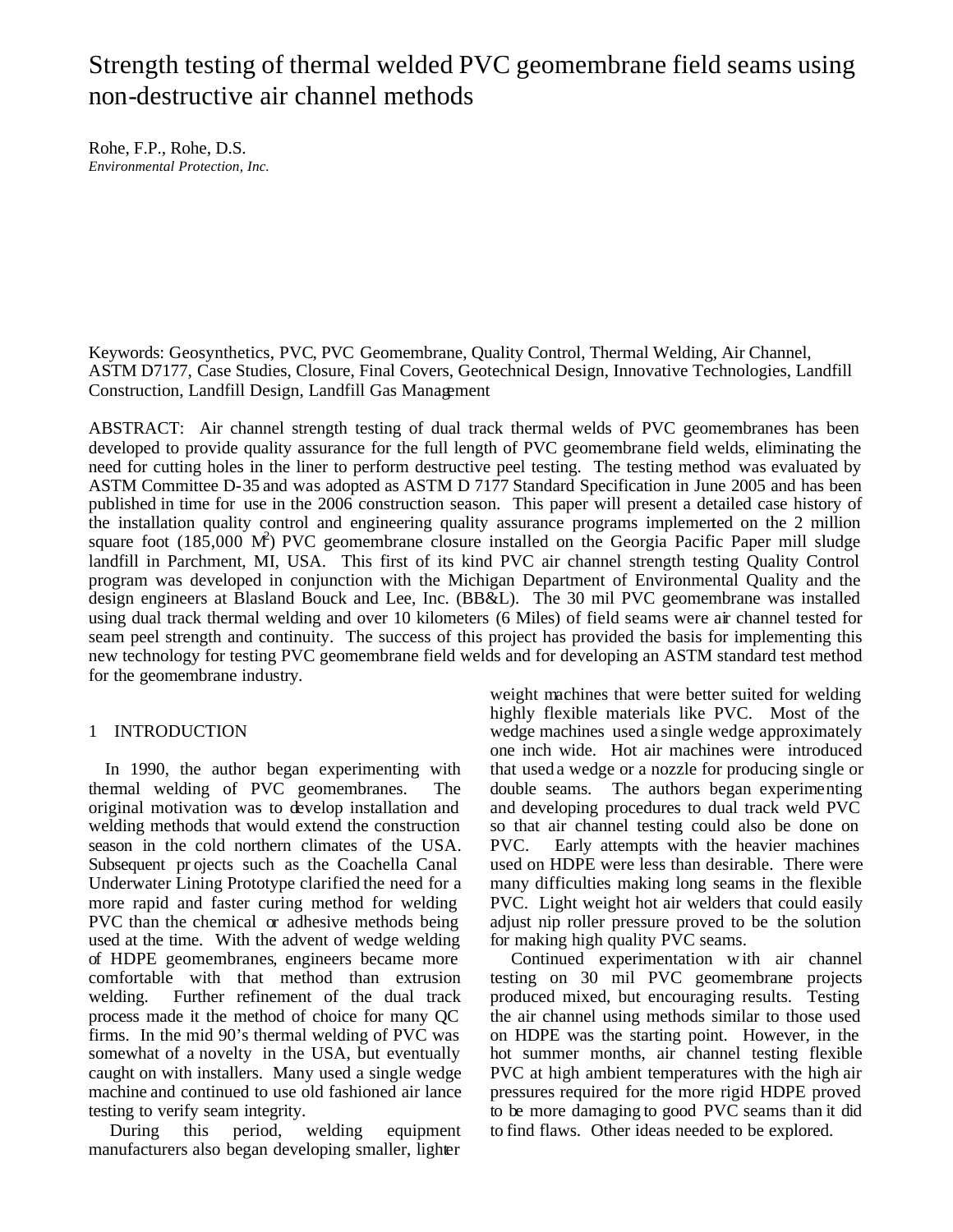In 2001 the PVC Geomembrane Institute funded basic research by TRI Environmental on the thermal welding temperature variables for PVC geomembrane. This initial research lead to the conclusion that air channel testing of PVC geomembrane dual track welds could provide accurate information about the peel strength for the full length of the weld.

This research was continued in early 2002 by TRI to find the optimum welding conditions for PVC and to further asses the author's theory that air channel testing of PVC dual track welds could confirm the minimum peel strength of the weld and eliminate the need to cut any destructive samples.

In order to provide the basic information, dual track hot air welding was used on 54 different PVC seam variations. In order to establish the variable parameters, three different welding temperatures with three different welding speeds were selected. These were performed on materials at three different ambient temperatures. These 27 different combinations were used to weld 30 mil and 40 mil PVC geomembrane. To further broaden the data base, the same variations were duplicated using hot wedge welding on 30 and 40 mil PVC, bring the total to 108 sample variations.



Figure 1. PVC Air channel burst testing

Each seam was peel and shear tested in the laboratory according to ASTM D 6392. Each seam was made long enough to allow air channel testing of each of these seam combinations to be conducted at three different ambient test temperatures. This allowed for analysis of the effect of ambient temperature on each of the air channel tests for different weld variables. Each seam section was tested until burst (Fig.1). The results of the testing provided broad information about the effect of ambient sheet temperature on the air channel test as it relates to the peel strength of each weld.



Figure 2. Effect of ambient sheet temperature on PVC seam peel strength.

The data generated did not include low temperature tests, so a second battery of samples was prepared during the winter of 2003 to provide more accurate temperature requirements at ambient temperatures below 80 $\overline{P}$  (27 $\overline{O}$ ). When this data was included in the research, it became apparent that the relationship of ambient temperature and test pressure was linear rather than the curve in Fig. 2. Further modifications of the test pressure/ambient temperature chart will be developed in the future.

## 3 CASE HISTORY

The Georgia -Pacific paper mill in Parchment, MI was unable to obtain LLDPE geomembrane for a landfill closure project scheduled for installation in the late summer of 2002. Engineers from Blasland Bouck & Lee (BB&L) were encouraged to consider using PVC geomembrane as a substitute for the 40 mil LLDPE textured both sides, and still meet all permit requirements. Environmental Protection, Inc. (EPI) worked with BB&L and the Michigan Department of Environmental Quality to provide all the information necessary to revise the specifications and permit applications. Revisions were made to the CQC/CQA plan to insure that all materials and welding methods would meet MI-DEQ permit requirements.

Friction angle testing was conducted on 30 mil smooth PVC geomembrane samples with the soils encountered at the site. Smooth PVC met all the factors of safety requirements for slope stability with the soils on this project. There was no need to use a textured material because the smooth PVC soil interface friction angles were above the minimum requirements for the project.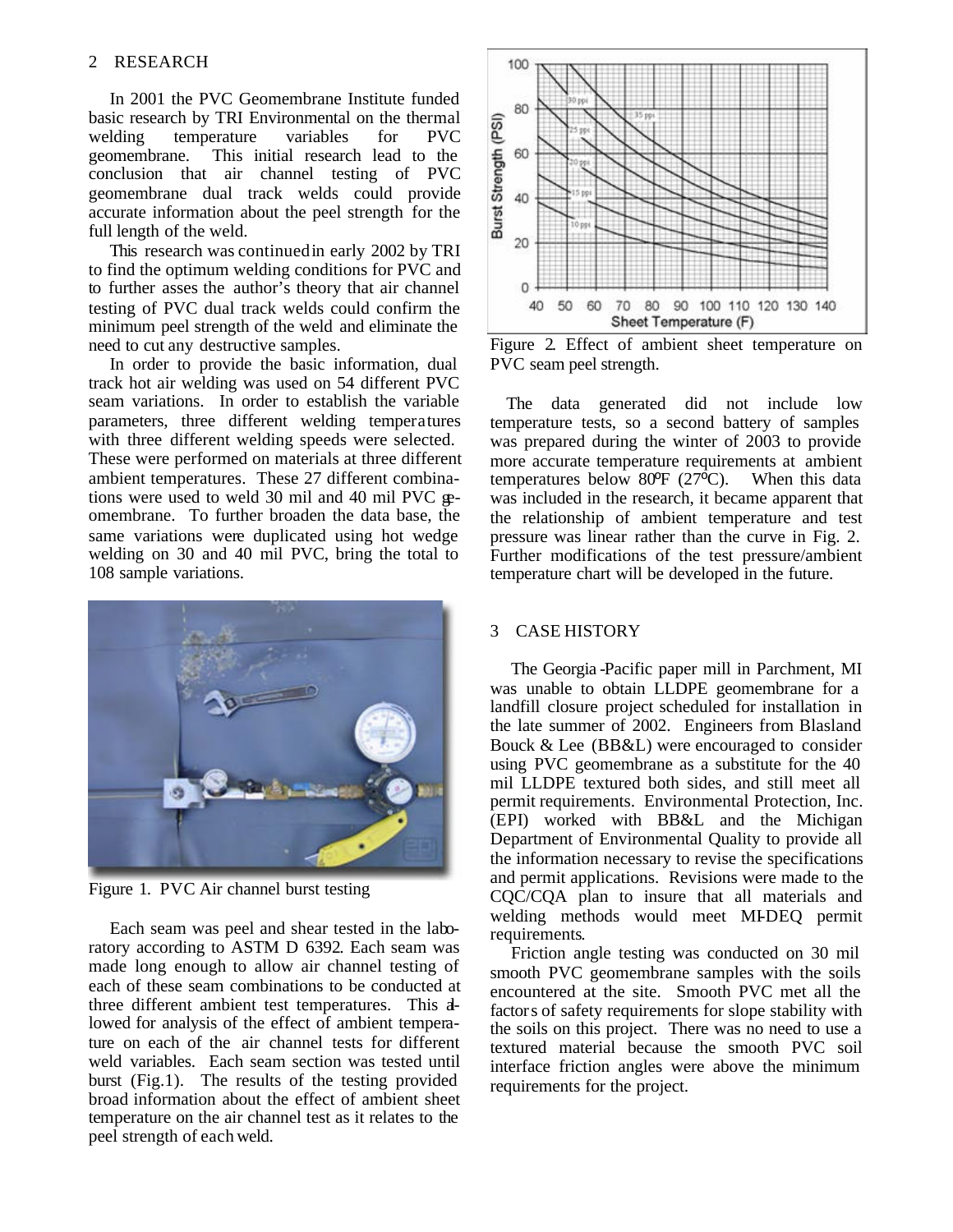

Figure 3. PVC Panel layout of Type III cell

The project consisted of two cells. The Type II cell was an ash fill requiring  $55,000 \text{ M}^2$  of 30 mil PVC liner. The liner was placed directly on the fine, black ash material compacted on the 3/1 slopes of the cell. The second area was a Type III waste cell that had been covered with two feet of sand material by Terra Contracting, LLC, the prime contractor on the project. This cell required 130,000  $M<sup>2</sup>$  of PVC. The PVC liner would also be placed directly on the sand layer already placed over the Type III waste on slopes varying from 5/1 up to 3/1 shown in the photo (Figure 4).



Figure 4. Arial view of Type III cell PVC cap.

The Type II cell required 32 panels to cover the 55,000  $\dot{M}^2$  (598,200 sq. ft.) footprint. 2,500 M (8,200 lineal ft.) of field seam was required to seal the panels together on the 3/1 slopes of the waste pile. Installation and thermal welding of liner started in September, even before fabrication of all the material for the cell was completed. The MI-DEQ requirements for weld testing for this project included trial welds from each machine at the start and end of each welding session. That meant trial welds needed to be tested in shear and peel at start up in the morning, before shut down at mid day, at start up again after any break in welding (i.e. lunch), and finally again before shut down of the welder at the end of the day. Only one sample for destructive testing of shear and peel strength would be removed for independent laboratory testing each day that welding was performed, no matter how much field seam was welded that day.

All field seams were also to be non-destructively air channel tested (Fig. 5) according to established levels for air pressure and sheet temperature. Based on research previously completed by EPI and the PGI, the installer was able to verify that peel strength exceeded the minimum requirement of 15 lb/in (2.6 kN/m) width for the full length of EVERY field seam.



Figure 5. Inflated PVC air channel test

The much larger Type III cell (Fig.  $3 \& 4$ ) required 72 prefabricated panels to cover the 130,000 M2 (1,406,345 sq. ft.) waste pile. The majority of the panels for both cells were 100 feet wide and 200 feet long. Over 7 km (23,000 lineal feet) of field seam were required to weld the panels together. While 4+ miles of field welding may seem like a huge number, this is 70% less than would have been required with LLDPE. Air channel testing of the dual track PVC welds also eliminated 75% of the destructive test sampling that would have been required on this project (>200 sample holes for polyethylene).

Ambient temperatures during constructio n of the Type II cell cap varied from  $65^{\circ}$  - 92°F (18 - 33°C). Sheet temperatures varied from  $65^{\circ}$  to  $145^{\circ}$  F (18- $62^{\circ}$  C) during welding operations. The Type III cell